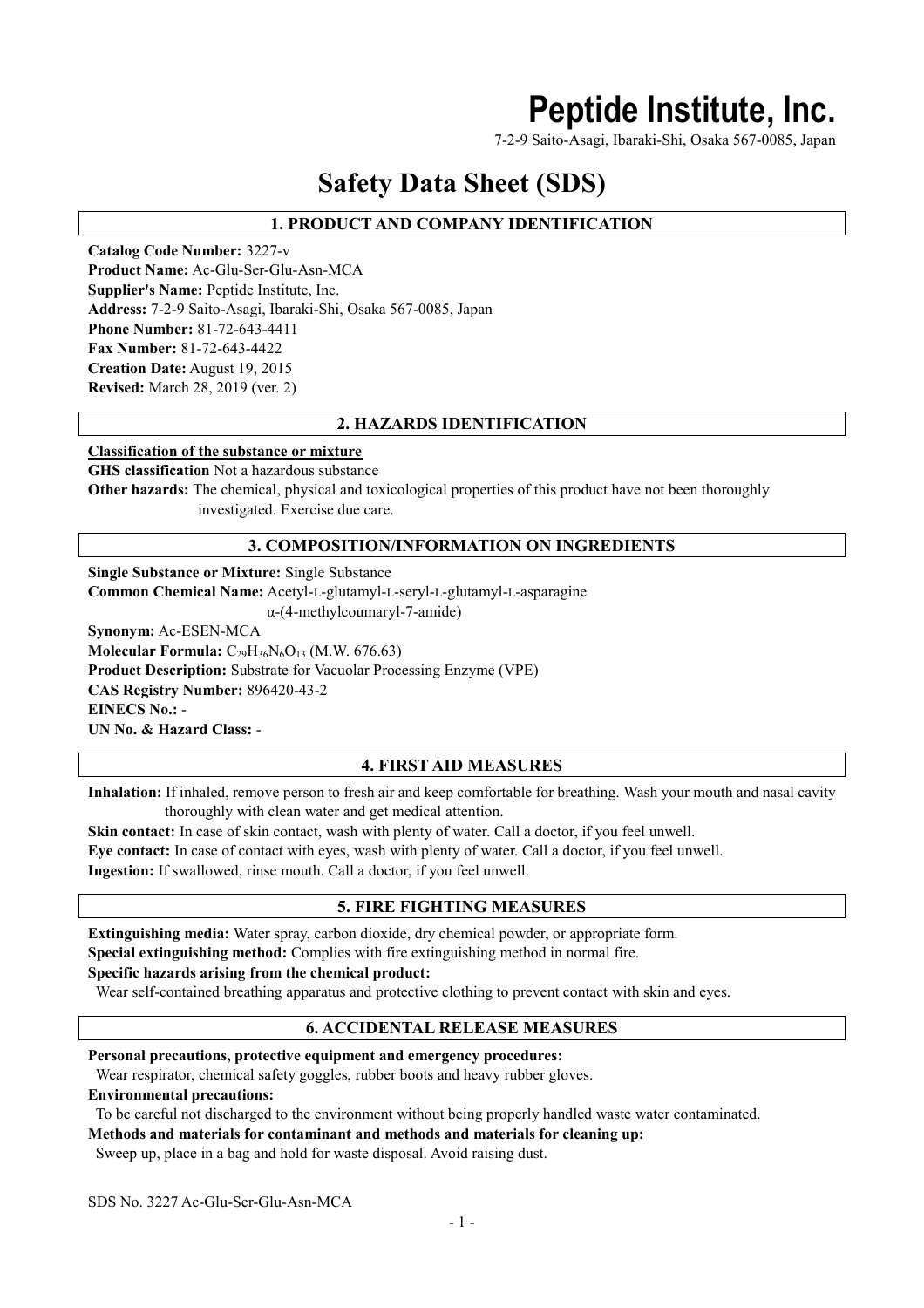# **Peptide Institute, Inc.**

7-2-9 Saito-Asagi, Ibaraki-Shi, Osaka 567-0085, Japan

## **7. HANDLING AND STORAGE**

**Handling:** Avoid inhalation. Avoid contact with eyes, skin and clothing. **Storage:** Keep container tightly closed. Store in a cool dry place. Recommended Storage -20 °C.

## **8. EXPOSURE CONTROLS/PERSONAL PROTECTION**

**Engineering controls:** No data available **Exposure limits:** No data available

**Personal protective equipment:**

Wear appropriate respirator, chemical-resistant gloves, safety goggles, other protective clothing.

## **9. PHYSICAL AND CHEMICAL PROPERTIES**

**Appearance and Odor:** White amorphous powder **Reactivity in Water:** No reactivity **Solubility:** Soluble in DMF or DMSO

## **10. STABILITY AND REACTIVITY**

**Stability:** No data available **Reactivity:** No data available

## **11. TOXICOLOGICAL INFORMATION**

**Acute toxicity:** No data available **Skin irritation/corrosion:** No data available **Serious eye damage/ irritation:** No data available **Respiratory or skin sensitization:** No data available **Reproductive cell mutagenicity:** No data available **Carcinogenicity:** No data available **Reproductive toxicity:** No data available **STOT-single exposure:** No data available **STOT-repeated exposure:** No data available **Aspiration hazard:** No data available

## **12. ECOLOGICAL INFORMATION**

**Ecotoxicity:** No data available **Persistence and degradability:** No data available **Bioaccumulative potential:** No data available **Mobility in soil:** No data available

## **13. DISPOSAL CONSIDERATIONS**

Observe all federal, state and local environmental regulations. Dissolve or mix the material with a combustible solvent and burn in a chemical incinerator equipped with an afterburner and scrubber.

## **14. TRANSPORT INFORMATION**

**UN number and UN classification:** This material is not classified as hazardous goods.

## **15. REGULATORY INFORMATION**

Not applicable.

Caution: The chemical, physical and toxicological properties of this product have not been thoroughly investigated. Exercise due care.

SDS No. 3227 Ac-Glu-Ser-Glu-Asn-MCA